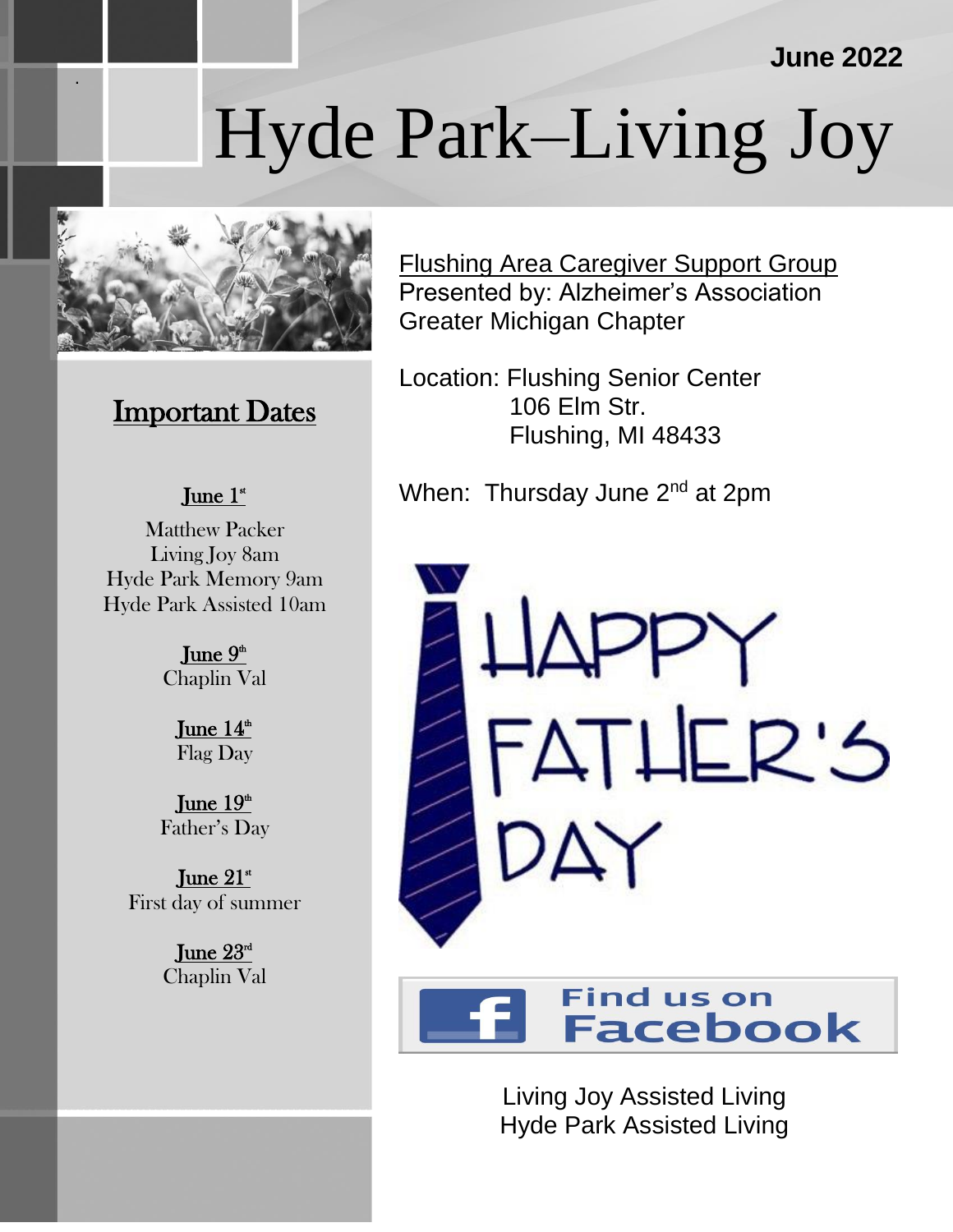#### Chaplain Thoughts

#### Have A Happy Journey by Rev. Jeff Meyers

A number of years ago my mini-van got a flat tire. Car engineers find creative ways to store spare tires. The spare tire was located underneath the car. As I was scraping my knuckles trying to reach the spare tire, a young man saw my predicament. He asked if I could use some help. I was a bit embarrassed to accept his offer, but I did. With a sense of relief, I watched as he got under the car and released the spare tire. He even removed the flat tire and put on the spare tire. I thanked him for his help.

We all can use some help now and then on the journey of life. The wise person accepts the help when God provides it. When we have a cavity in our tooth, we can complain about the pain for months or we can go to the dentist. When we have a leak in our water pipes, we can keep drying out our wet papers or we can call the plumber. When we want fresh fruit, we can go to the grocery store. Well, you get the idea…. Most days we are unaware of all of the people who came alongside us on the road of life. These caring and competent individuals help us thrive and be prosperous. Take some time and think about all of the people who helped you on your journey today. When the Israelites were entering into the Promised Land, God gave them some advice for the journey. God advised them to read the Bible and to put it into practice. "Then you will make your way prosperous and then you will have success" (Joshua 1:8). God wanted His people to thrive. The Children of Israel wisely accepted the help God gave them in their journey of life. "Beloved, I pray that in all respects you may prosper and be in good health, just as your soul prospers." 3 John 1:2.

# Resident Birthdays

June D.  $3<sup>rd</sup>$ MaDonna W. 3rd Kathy H.  $13<sup>th</sup>$ Donald P.  $18<sup>th</sup>$ Ken K.  $19<sup>th</sup>$ 

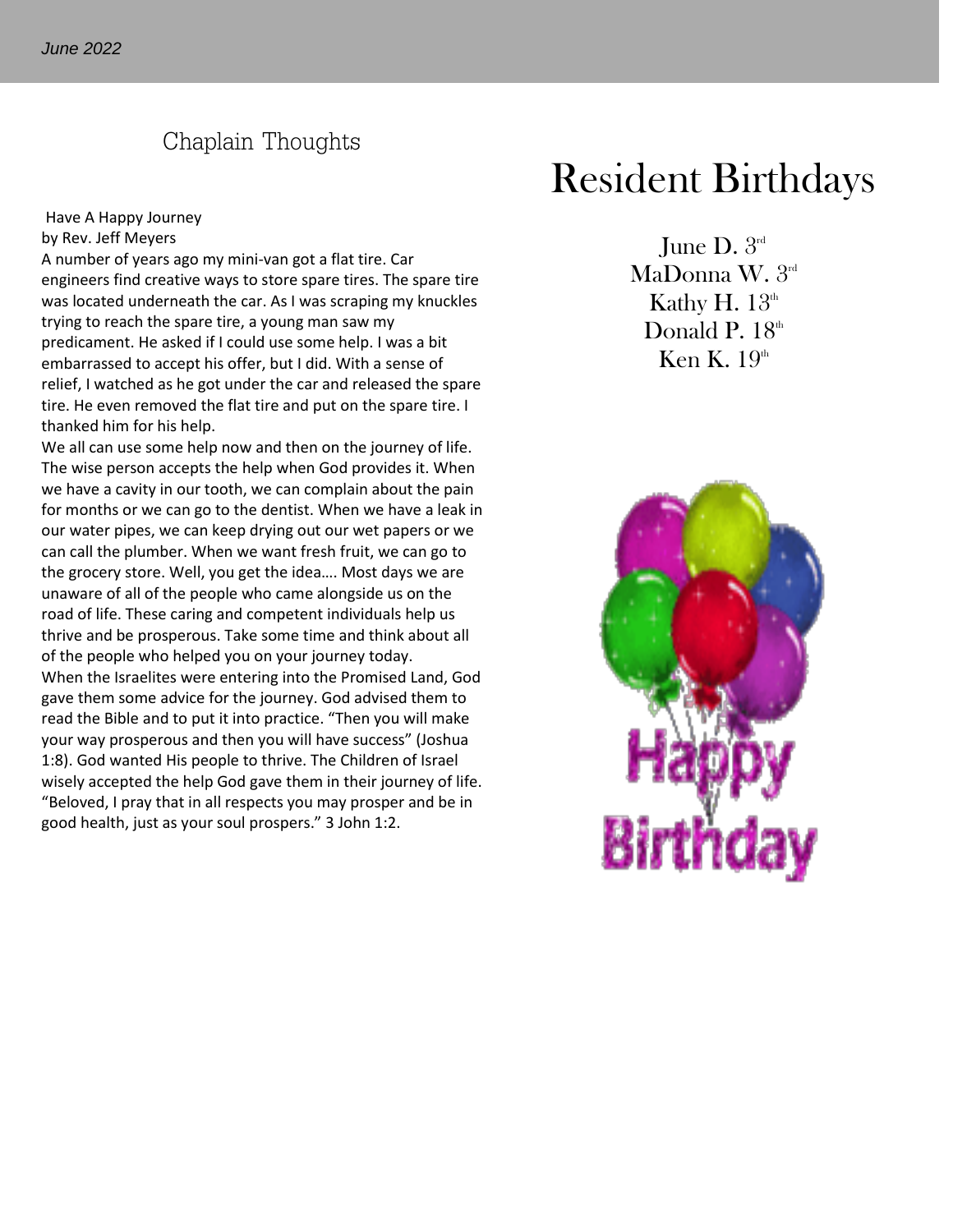**Please ensure when visiting you keep your masks on at all times and that you stay in your loved ones room. Thanks for helping to keep everyone safe.**

# **!SEEKING!**

We are looking for donations of birdseed, canvases, paint, carbon paper, or any crafting materals, bingo candy, bingo prizes, lotions, or nail polish we would appreciate the help. If you have any questions you may contact Nina at (810) 659-3000 or by email at nina.coleman@baruchsls.org

We are always looking for volunteers at each of our communities. Volunteers are needed for companionship, reading to the residents, hosting a craft or game with the residents. Please contact Nina Coleman @ 810-659- 3000 if you are interested in volunteering at any of our communities.

Caregiver Birthdays Tyshena H.  $7<sup>th</sup>$ DeeShawn C.  $8<sup>th</sup>$ Christine P.  $17<sup>th</sup>$ Betty W. 28<sup>th</sup> Preston F.  $30<sup>th</sup>$ 

Happy